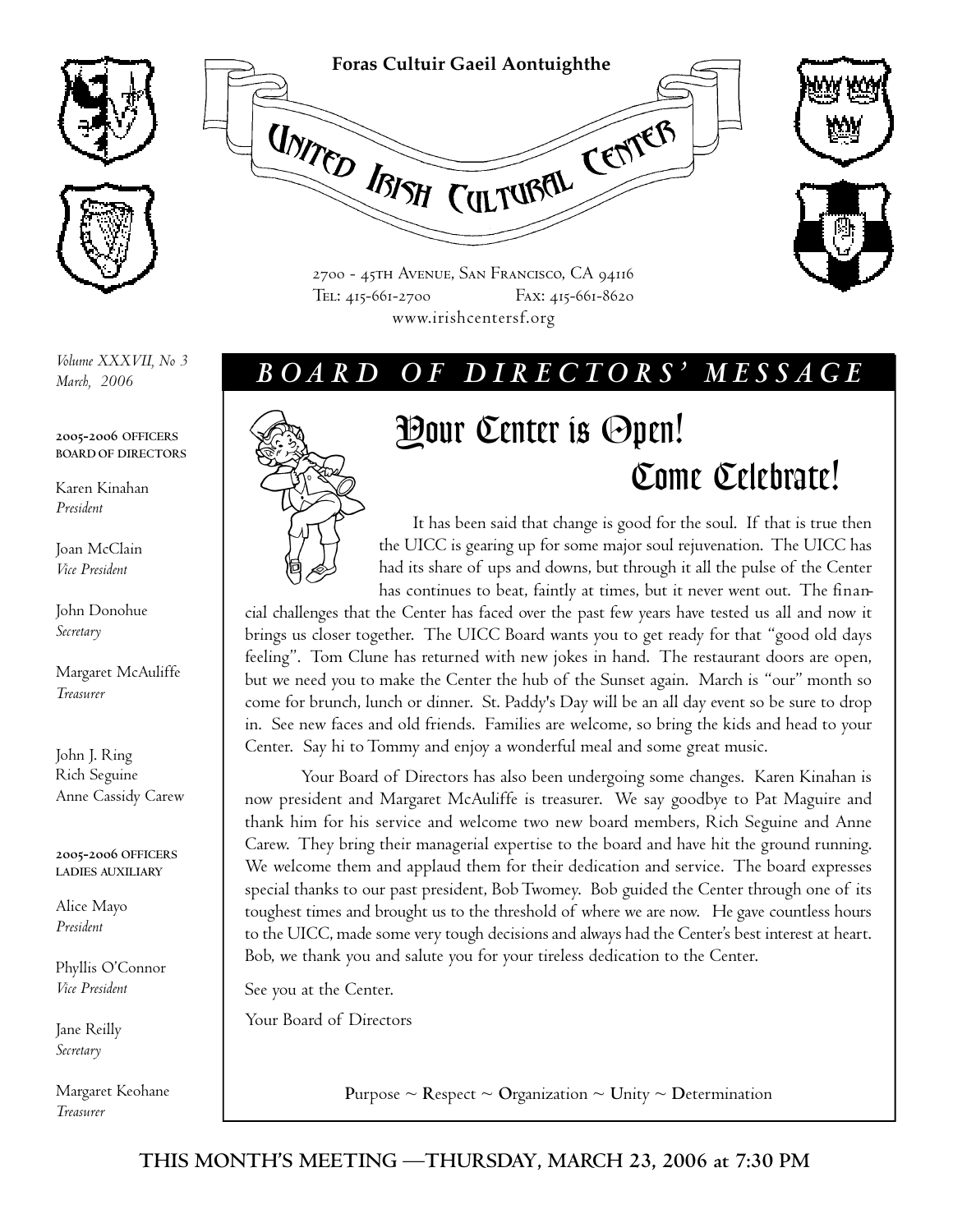# *M E M B E R S H I P C O R N E R*

**GOLDEN WEDDING ANNIVERSARY** wishes are extended to Tom and Patty Landers. Charlie and Arleen Myers celebrated their 55th wedding anniversary, February 5th. We wish the two couples many more happy years together.

**REMEMBER STARTING MARCH 3** dinners will be served at the UICC Fridays, Saturd ays, and Sundays. See back of this bulletin for times. There is no change in the lunch or Sunday brunch schedule.

**UICC SCHOLARSHIP** applications are due March 10, 2006. This spring the UICC will award \$1,000 scholarships to five high school seniors and five 8th graders in our community. Go to website: www.irishcentersf.org/sdoolarships.htm to learn more and download an application. Questions? Email: scholarship@irishcentersf.org

**ETERNAL REST** to the following members who have passed away: Patrick Griffin, John Cunningham, Ruth Chesbro and Michael Stanfield. Condolences to Peggy Mylett, whose sister, Brigid Beaumont, died in England, Evelyn Lynch, whose sister, Brigid Devine, died in London, and Carole Deeb, whose mother, Edna May Cain, died in San Francisco, MAY ALL THE DECEASED REST IN PEACE.



*A Heartfelt Thank You from Josephine Healy: "I wanted to thank everyone for their get-well wishes and prayers for my recovery. The get-well cards, mass offerings, spiritual bouquets, flowers, donations to the Saint Anthony Foundation, plants and phone calls have lifted my spirits and have been really helpful in my healing. I am doing well and looking forward to seeing you all soon."*

## *T H U R S D A Y N I G H T D I N N E R C L U B*

A wonderful Thursday Night Dinner was had by all February 16. Thanks for attending and a special thank you to those who contributed to our raffle: Barbara & Bill O'Brien, Luke Philpott, Pat D'arcey, Sally Mulkerrins, Dorothy & John Sorenson, Bill Luqué, Eileen Healy, Arlene & Charles Meyers, Margaret Keohane, Patricia O'Connor, Donna Jean McCarthy. March'sThursday night dinner will be held on Thursday March 16. No-host cocktails start at 5:30 pm and dinner will be served at 6:00 pm. The price is \$18.00 per person. Dinner includes soup or salad, your choice of Corned Beef or Fillet of Sole, dessert and coffee or tea. The tax and tip is included in the price. Please make your reservations early with Kathleen Mooney or Eileen O'Sullivan. Reservations close on Sunday, March 12, 2006.

— Anne Quilter and Molly Fitzpatrick, *Co-Chairpersons*

## *L A D I E S A U X I L I A R Y*



**The UICC's Annual Corned Beef Dinner** 

**will be served in the St. Patrick's room on Sunday, March 12th, 2006.**

**Dinner will be served 3:30pm**

**Come and enjoy with family and friends \$6 children \$12 Adults**



Our next meeting of the Ladies Auxiliary will be Tuesday, March 14, 2006 at 7:30 pm. We will be discussing the Corned Beef dinner held on the previous Sunday. We we re pleased to be asked for our participation in the Annual St. Patrick's Corned Beef Dinner.

— Alice Mayo, *President*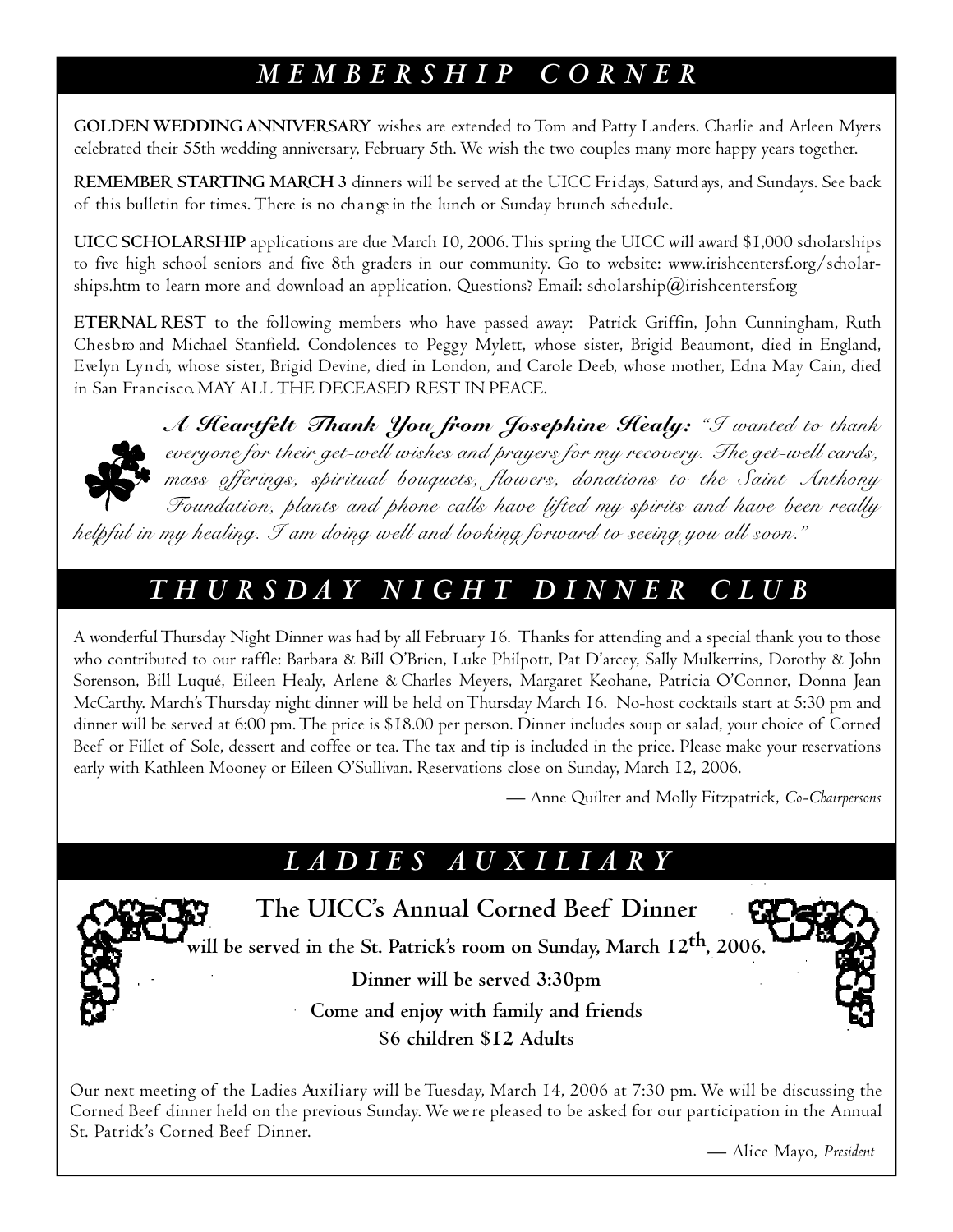## *MARCH CALENDAR*

## **MARCH 2, Thursday**

- **Karan Casey & Flook Concert ~ St. Patrick's Room Opening act will be Coulann's Hounds**
- **Silver Gaels Luncheon ~ Noon ~ UICC**

### **MARCH 6, Monday**

**• Silver Gaels trip to River Rock Casino**

## **MARCH 7, Tuesday**

**• Crossroads Panel Discussion ~ 7pm-10pm** *"25th Anniversary of the Hunger Strike of 1981"* **St. Francis Room**

### **MARCH 9, Thursday**

- **Crossroads Panel Discussion ~ 7pm-10pm "***Experiences of the Irish —in the Sunset District"* **St. Patrick's Room**
- **Set Dancing Classes ~ 7:30pm 9:30pm**

#### **MARCH 10, Friday**

**• Grand Marshal Banquet ~ Honoring Bob Baker ~ UICC** 

#### **MARCH 12, Sunday**

- **Mass St. Patrick's Church 9am**
- **St. Patrick's Parade ~ 11:30am ~ 2nd & Market**
- **Sunday Brunch ~ 10am 2pm**
- **Sunday Dinner ~ 5pm 9pm**
- **St. Patrick's Day Annual Ladies Auxiliary Corned Beef Dinner ~ \$6 children \$12 Adults 3:30pm - 6:30pm ~ UICC**
- Live Music  $\sim$  4pm 9pm **Upstairs - Tipsey House**
- **Downstairs Bar Music Pat Ryan's Celtic Junket**
- **• Throughout the day performances by pipers and dancers from local schools**

## **MARCH 15, Wednesday**

**• The Black Brothers in Concert 7:30pm ~ St. Patrick's Room \$15 in advance/\$17 at the door For ticket & information call 415/254-6381** 

## **MARCH 16, Thursday**

**• Set Dancing Classes ~ 7:30pm - 9:30pm**

#### **MARCH 17, Friday 11AM until 2 AM**

- **St. Patrick's Day Annual Lunch & Dinner All day entertainment, dancing, and family events in St. Francis Room**
- **Music Scheduled Noon - 4pm ~ Louise & Shades of Green 4:30pm - 7:30 pm ~ Pat Ryan's Celtic Junket 8pm - Midnight ~ The Shannon Ceili Band**

## **MARCH 18, Saturday**

**• St. Stephen Dinner & Silent Auction**

## **MARCH 23, Thursday**

**• Set Dancing Classes ~ 7:30 - 9:30pm**

## **MARCH 26, Sunday**

**• Ceili ~ 7:00 - 10:00pm Adults \$10. Children under 12 FREE**

## **MARCH 30, Thursday**

**• Set Dancing Classes ~ 7:30 - 9:30pm**

## **~** *UPCOMING EVENTS* **~**

## **APRIL 6, Thursday**

**• Silver Gaels Luncheon ~ Noon ~ UICC**

## **APRIL 7, Friday**

**• Dinner to Honor Pat & Sheila Brosnan ~ UICC Benefit for Valentia Cottage Hospital, County Kerry**

## *M U S I C A T T H E B A R*



**FRIDAY March 3 - Kevin Roche**

**SATURDAY March 4 - Michael Foley**

- **SATURDAY March 11 Ben Hunter**
- **SATURDAY March 18 Comhaltas**

#### **Musicians & Dancers**

**SATURDAY March 25 - The Gasmen**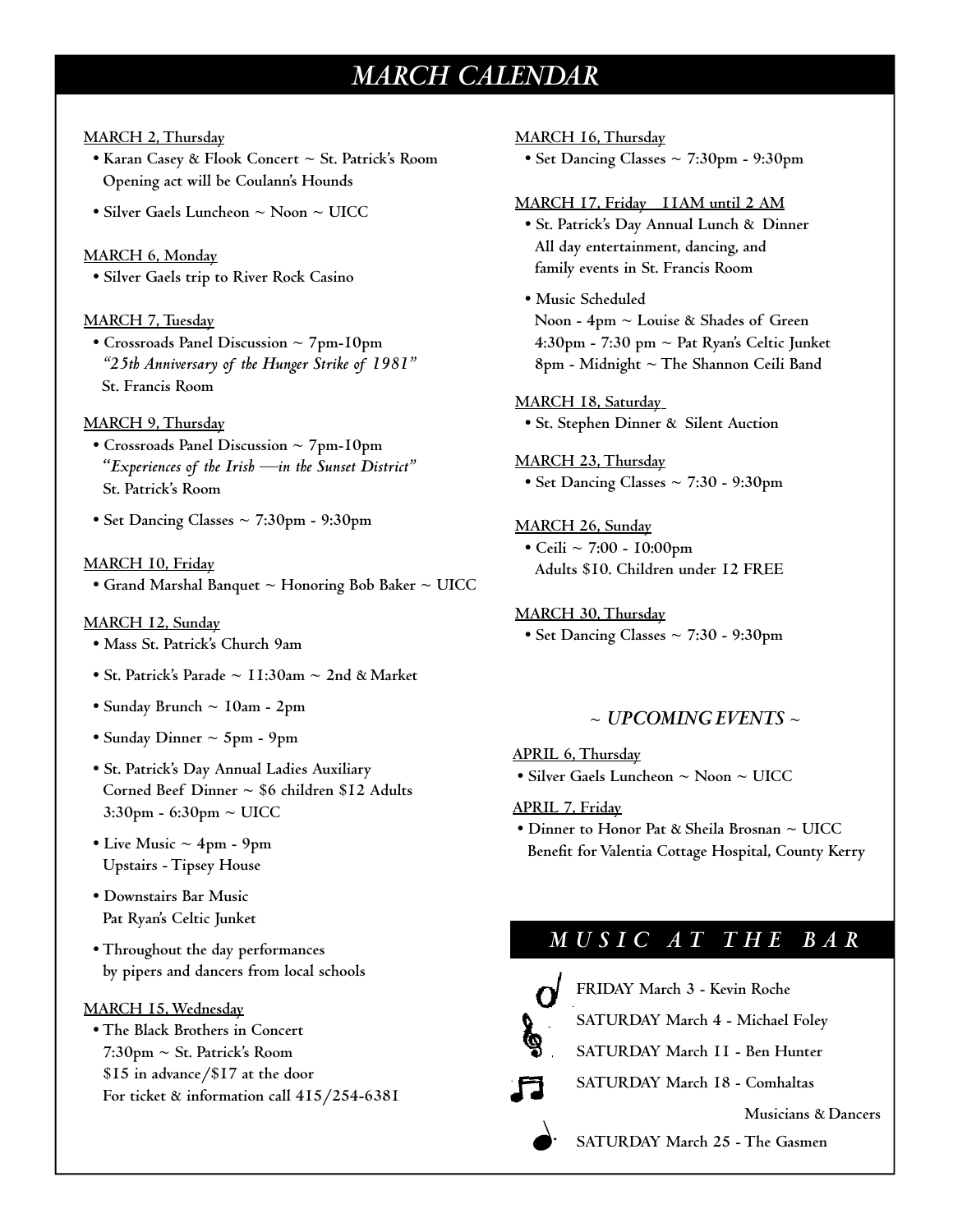# *3 2 / 5 0 C L U B*

The February Drawing was held at the monthly meeting on February 23, 2006. The winning combination was Maine and Laois, held by Edward & Judith Murphy, who will receive \$550.00. Those holding the state of Maine each receive \$50.00.

- Anna/John Herdtler Agnes Dalberg Pat Burke Garry O'Reilly Bill Luque Ann Sullivan Annie Marie O'Connor Teresa & James Slane Carole Thompson Jerry/Annette Murphy Mary Anne McGuire-Hickey Mary Fitzgerald Pat Dillon Mary & Joe Moore B.Reilly-M. Thompson Helen Kelly Cecilia Mateik Daniel Sheehan Cornelius & Nuala Murphy Diarmuid & Mary Ann Philpott Maureen & Ed Hartnett Dawnela C. Sheehan Judith Holm Julia Fitzgerald Wynnelle Maffei John E. Heim\* Julia R. Turner Michael & Sheila Moynihan Mary Shea/Mary Porter Carol Heally Phyllis O'Connor/Maura O'Connor
	-
- 

Those members who attended the monthly meeting and received the \$50 meeting bonus were:

Ann Sullivan, Bill Luque, Teresa Slane, and Julia Fitzgerald. Congratulations to all the winners! The final drawing of 2005/2006 and the first drawing of 2006/2007 will be held at the 32/50 Club Members Appreciation Event in April. Invitations will be sent out shortly. If you haven't done so already, please renew your membership as soon as possible. Combinations will not be sold after April 1, 2006. Thank you for your continued support and good luck to all of our members!

If you are interested in purchasing a combination, please send your name, address, phone number, and the name of the individual( $s$ ) as you would like it to appear on the certificate if different from your name, along with a check for \$32.50 for each combination, to the UICC, Attn: 32/50 Committee. If you have a preferred combination, please list that also. If you would like more information, please leave a message for the  $32/50$  Committee at  $(415)$  661 $\neg$ 2700, ext. 305.

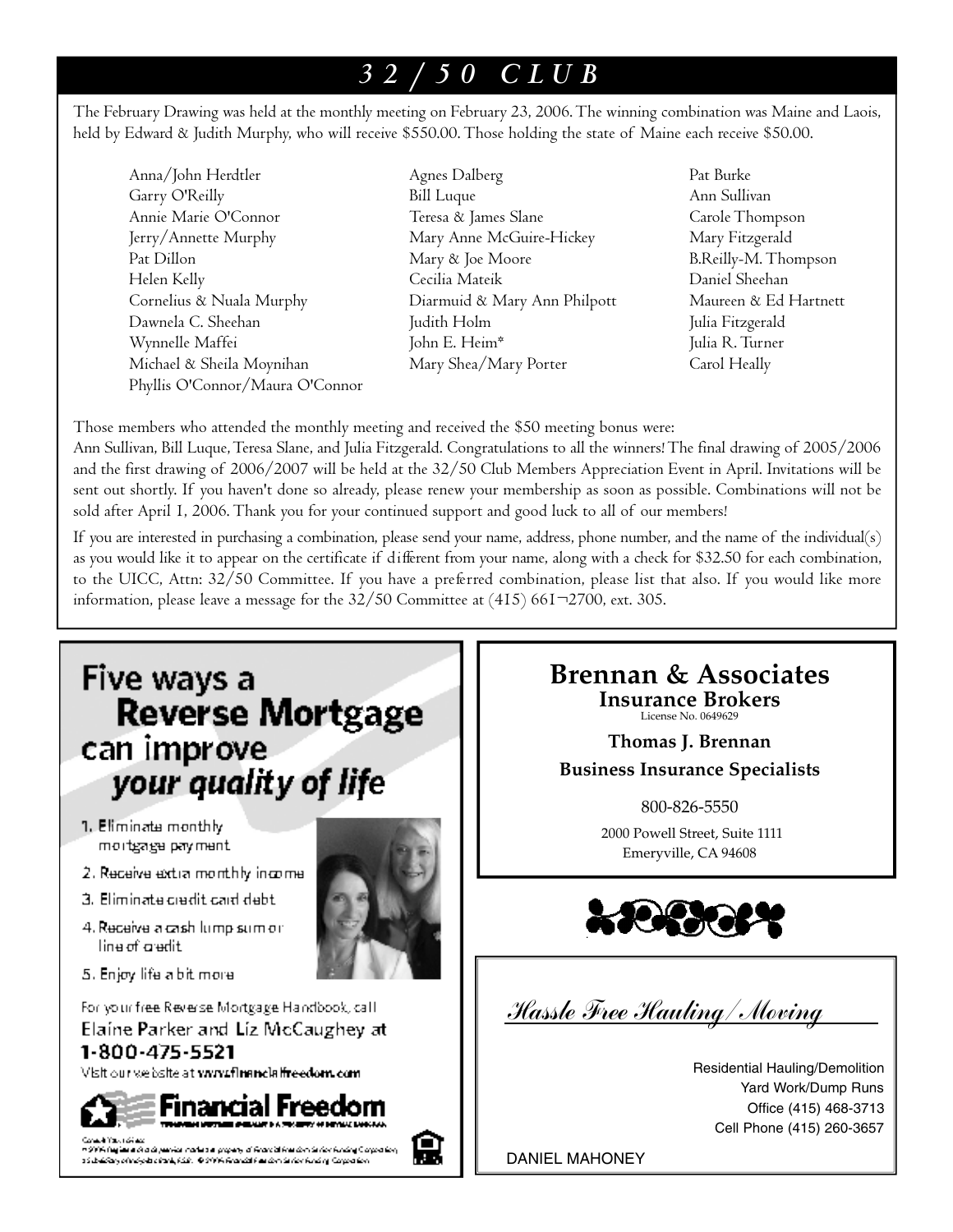# 3 FAVORITE IRISH RECIPES

# RICH TEA BRACK Serves 8-10

## INGREDIENTS:

- 1 lb mixed dried fruit
- 1 cup soft light brown sugar
- 1-2/3 cups black tea, warm
- 3 cups all-purpose flour
- 2 tsp baking powder
- 2 tsp mixed spice
- 2 large eggs, beaten

1) Grease and line 2 - 1 lb loaf pans.

Put the fruit and sugar into a large bowl and pour on the tea. Leave for 24 hours, if possible.

- 2) Preheat the oven to 325 degrees. Sift the dry ingredients into a large bowl, then gradually work in the beaten eggs and the soaked fruits until well incorporated.
- 3) Spoon into the loaf pans and bake for about 1-1/2 hours or until firm to the touch.
- 4) Partly cool in the pans, then turn out and cool on a wire rack. Wrap tightly and store 1-2 days to mature before cutting. Serve sliced and buttered or toasted

# LENTIL, LAMB & RED ONION SOUP Serves 4

## INGREDIENTS:

- 1 cup split red lentils
- 2 tbsp vegetable oil
- 3-4 celery sticks, roughly chopped
- 1 white part of leek, washed and chopped
- 1 carrot grated
- 1 parsnip grated
- 1 small onion grated
- Salt and freshly ground black pepper
- 5 cups lamb stock
- Squeeze of lemon juice
- 3/4 cup heavy cream

## TO SERVE:

2 tbsp bread croutons and a few leaves of coriander or parsley

# SODA BREAD

## INGREDIENTS:

- 4 cups plain flour
- 1 tsp salt
- 1 tsp baking soda
- 1 tsp sugar (optional)
- 2 cups buttermilk or sour milk
- 1) Sieve the dry ingredients into a large bowl. Scoop up handfuls and allow to drop back into the bowl to aerate the mixture.
- 2) Add enough buttermilk to make a soft dough. Now work quickly as the buttermilk and soda are already reacting. Knead the dough lightly— too much handling will toughen it, while too little means it won't rise properly.
- 3) Form a round loaf about as thick as your fist. Place it on a lightly floured baking sheet and cut a cross in the top with a floured knife.
- 4) Put at once to bake near the top of a preheated oven, 450 degrees, for 30-45 minutes. When baked, the loaf will sound hollow when rapped on the bottom with your knuckles. Wrap immediately in a clean tea-towel to stop the crust hardening too much.
- 1) Place the lentils in a bowl, cover them with water, and leave them to soak for a few minutes.
- 2) Heat the oil in a large pan and sauté the vegetables until soft. Drain lentils well and add to the pan with the stock. Cover, bring to a boil and simmer for 20 minutes until the vegetables and lentils are tender.
- 3) Blend or process the soup until it is creamy smooth, sieving it if you wish, and return it to the pan. Season to taste, add a squeeze of lemon juice, the cream and heat through. Serve topped with croutons, pepper and a few parsley or coriander leaves.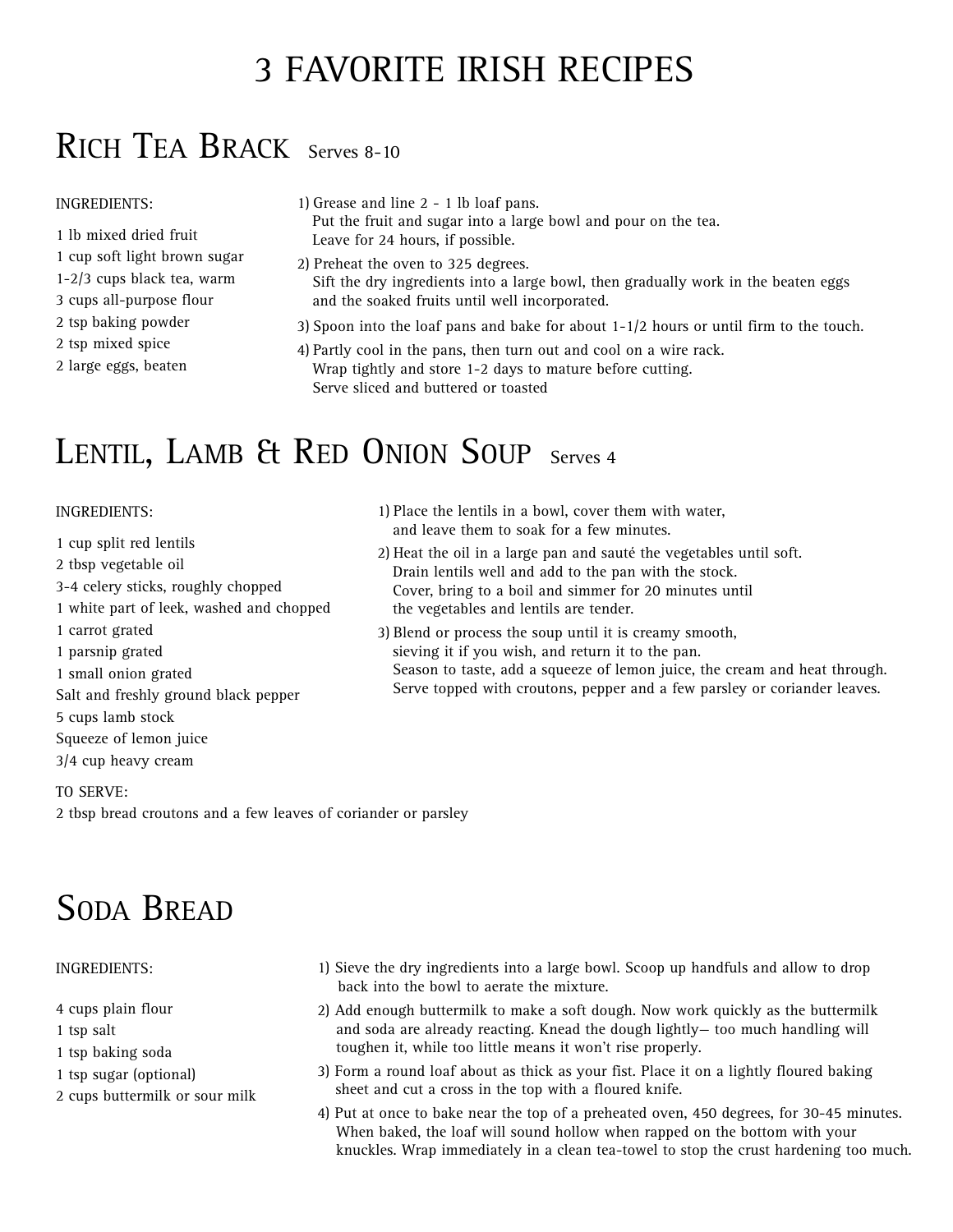# Dinner Dance to Honor PAT & SHEILA BROSNAN

*Proceeds to benefit Valentia Cottage Hospital County Kerry*

# Friday April 7, 2006

United Irish Cultural Center

No Host cocktail 7 pm Dinner 8 pm

 $\sim$  Dancing to Kevin Roche Band  $\sim$ 

For Reservations call

Pat Cooper 415-317- 5467 Nora O'Sullivan 415-661-5443 Terri Leonard 650-878-0736

安全安全会

## RAFFLE • RAFFLE • RAFFLE • RAFFLE

- 1st PRIZE- Ocean Cruise for one Feb 10 to 17, 2007 *Donated by-* Gertrude Byrne Promotions (excluding port & tax fees)
- 2nd PRIZE Waterford Crystal Bowl
- 3rd PRIZE Belleek Vase
- 4th PRIZE Autographed Kerry Jersey 2004 All-Ireland winning team



**MARK YOUR CALENDAR** Golf Tournament May 21 Sharp Park Golf Course, Pacifica

## *Beginning March 3 Dinner on FRIDAYS & SATURDAYS 5pm - 9pm Dinner on SUNDAYS 4:30pm - 8:30pm Lunch on THURSDAYS 11:30am - 2pm Brunch on SUNDAYS 10am - 2pm* **Come join us at your Center** MONDAY Closed TUESDAY 5 PM - 10 PM WEDNESDAY 5 PM - 10 PM THURSDAY 11AM - 2:00 PM then 5 PM - 10 PM FRIDAY 5 PM - 12 AM SATURDAY 5 PM - 1 AM SUNDAY 10 AM - 10 PM **BAR HOURS**  *Reservations Appreciated 415-661-2700 ext 100*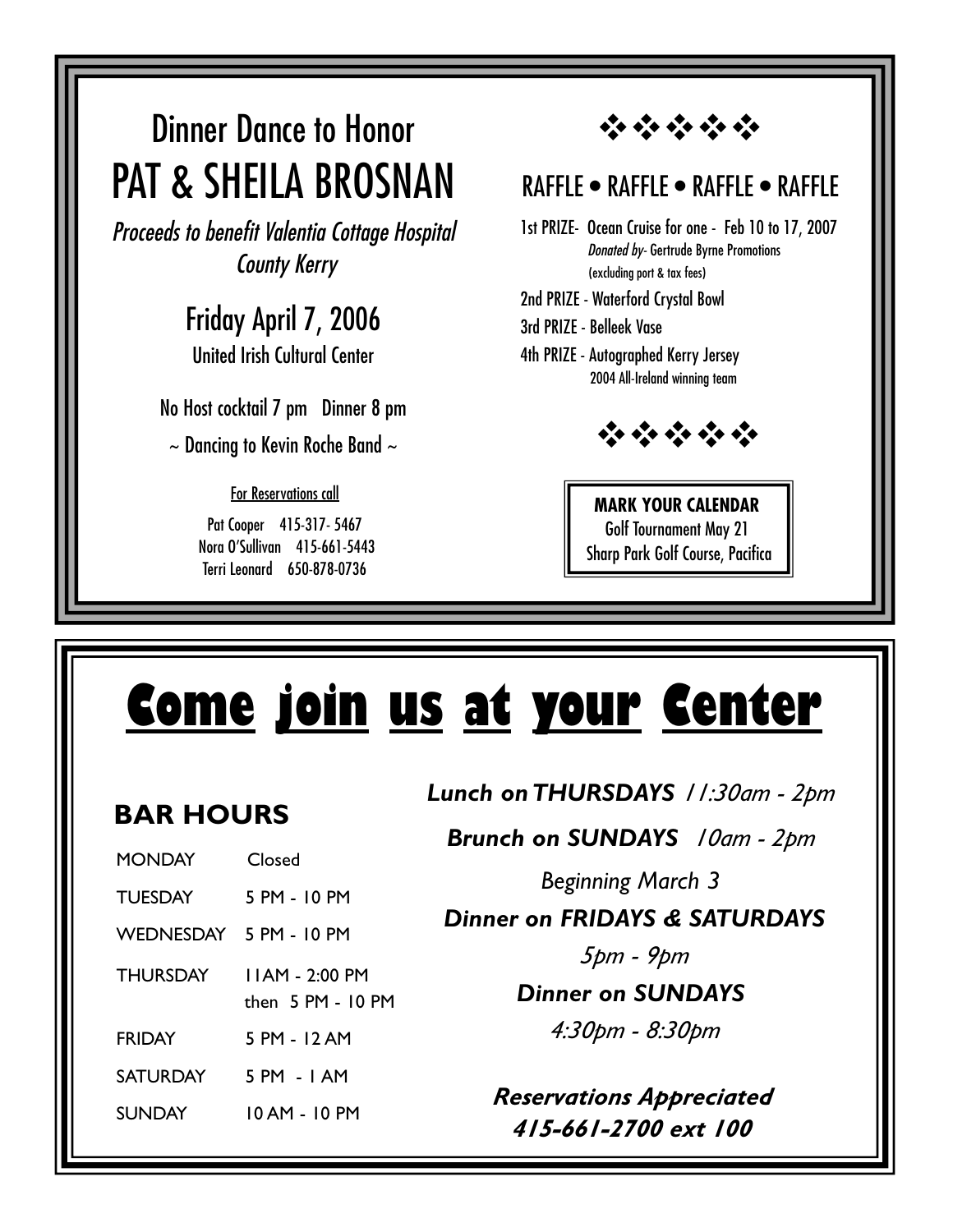Westbereagh Regale

**Retirement & Assisted Living** 89 Westborough Blvd. South San Francisco, CA 94080  $(650)872 - 0400$ 



www.tergassistediving.com · Lic. #416600306

Please call Rernadette Kennedy - Administrator to arrange a tour of the facility and enjoy a complimentary lanch



Meet naw friends in o.4 .<br>fisiway vilityki pianta

පිකොරණීන් කරණරණ්ඩර් ගින්නා නැගැන seining laury, verststung roomb



Samily and themse ore образуествование и спорбагург decelling interest



Спругусы: 1949 реказа SPAIDSEN AMBRIAN BAT your care through precess





 $\vdots$ 

Í.

## **Tur Feest**

Substantially Less Than What You Would Pay Elsewhere

We offer you much more than superh hotel versions. We effer you was min, caring and friendship, stimalating and meaningful activities with new friends. We offer all the conforts of borse plax the sufety and security that come with having trained, experienced caregivers always at hand, ready to assist - our monthly fear, hawever, are substantially lese than what san wanid pay elsewhere!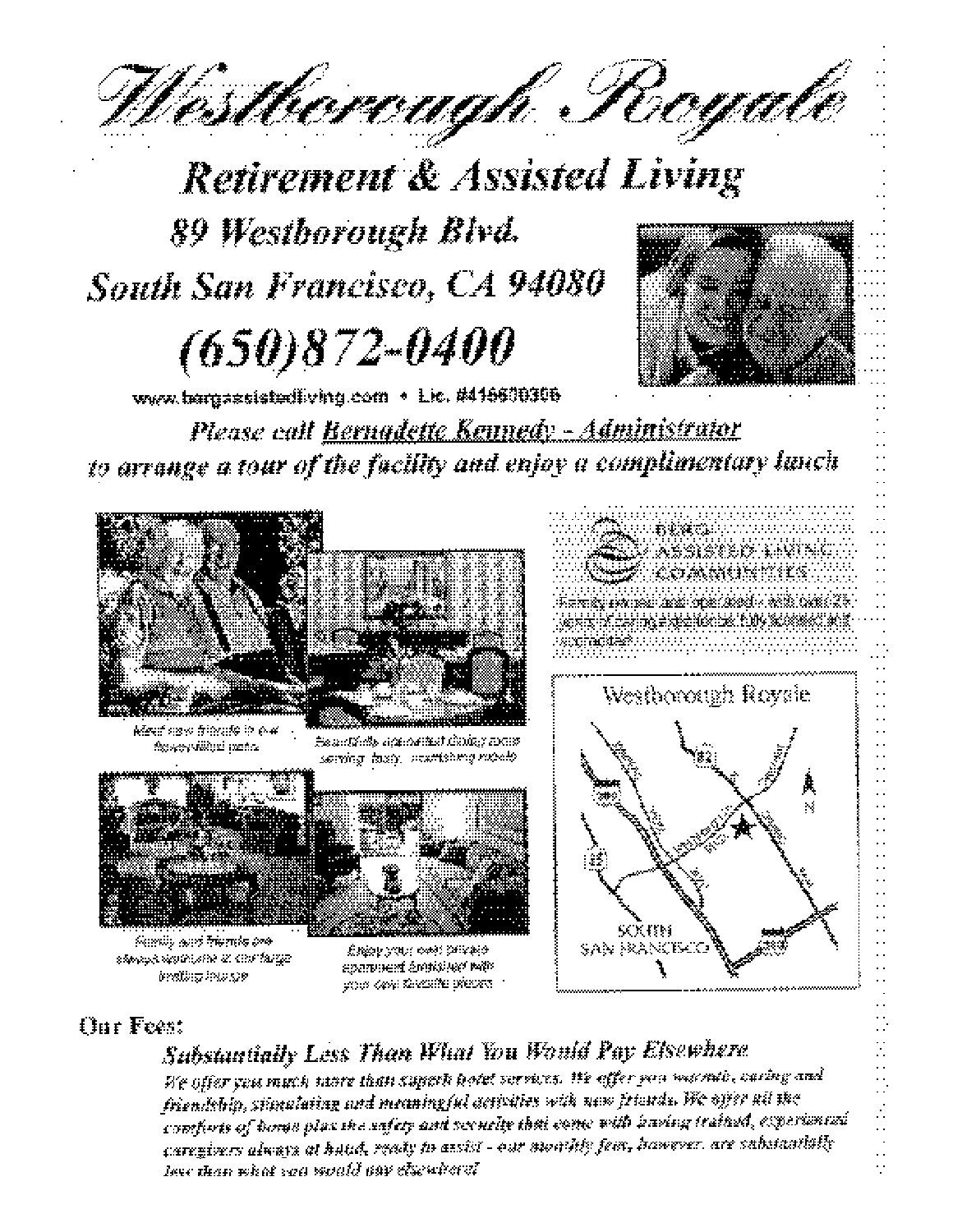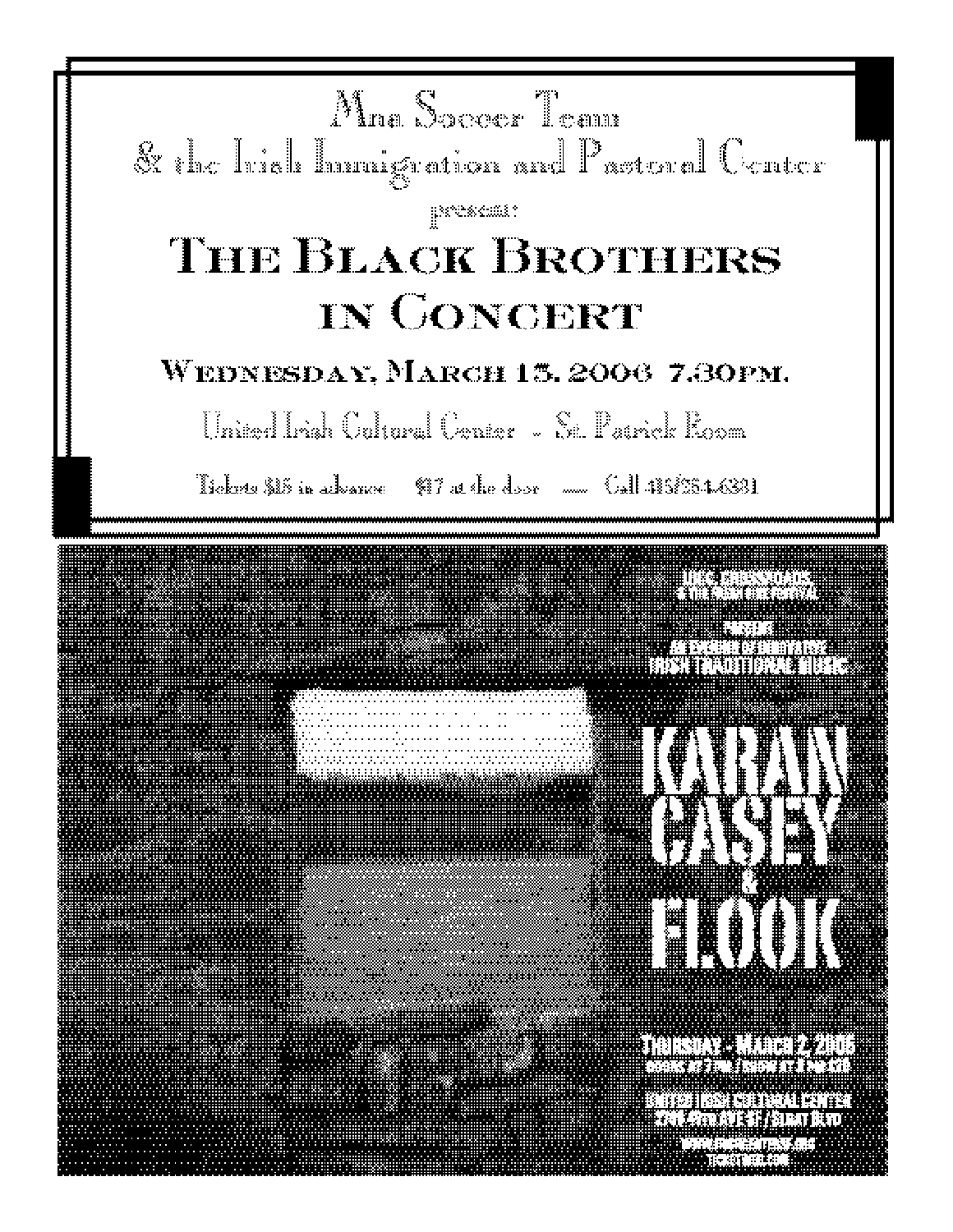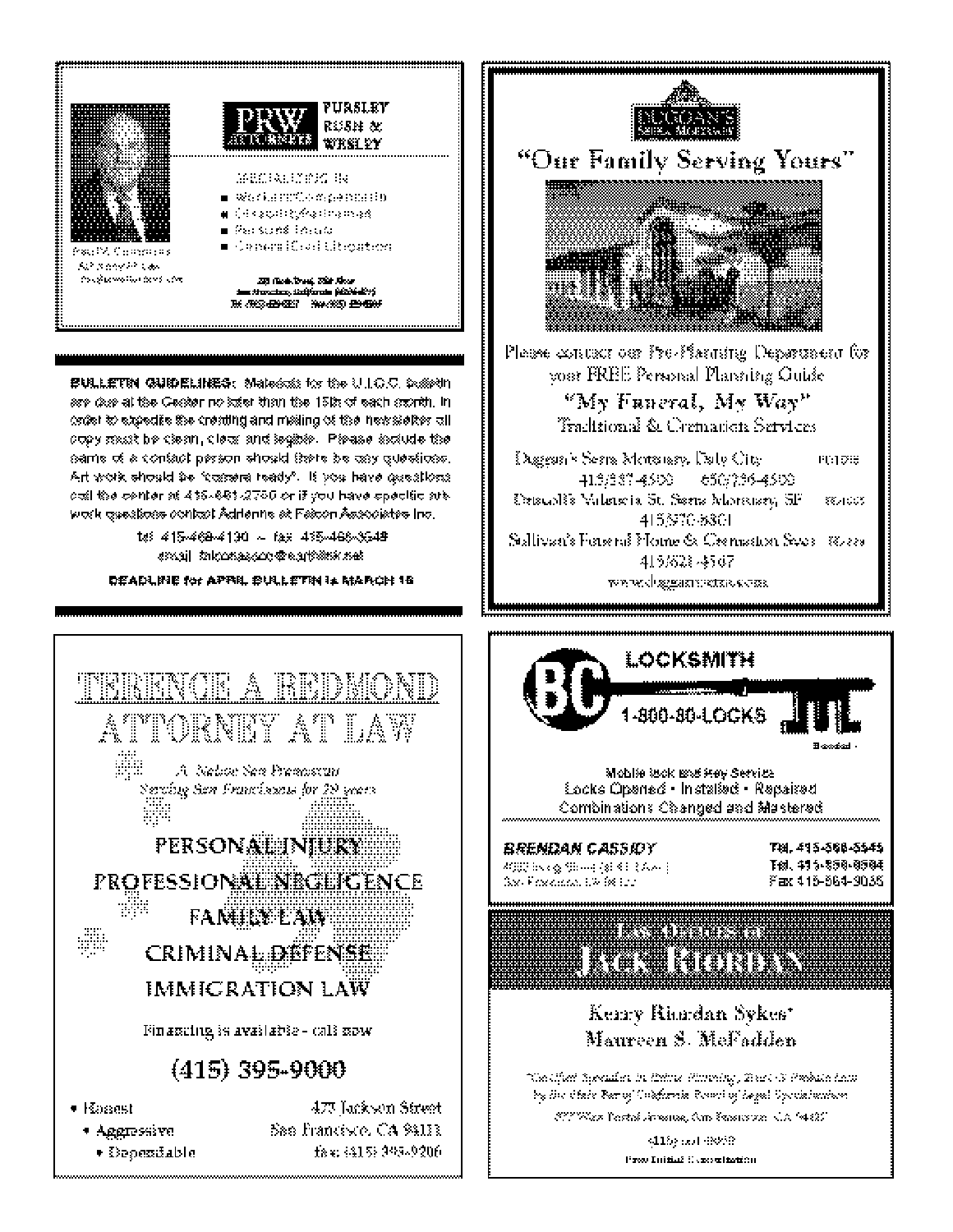Roxie Market & Deli ex shanahans market

## YOUR IRISH FOOD HEADQUARTERS in the SUNSET

Irish Breakfast will be served 7 days a week from 7am to 1pm

Happy St. Patrick's Day and Easter from everyone at Roxie!

Get Your WINSTON & DONNELLY BOILING BACON for ST. PATRICK'S DAY! JOHN CAMPBELL BAKED GOODS DAILY POTATO BREAD - BATCH BREAD - BROWN BREAD SCONES - MEAT & CHICKEN PASTRIES - SAUSAGE ROLLS GALTEE -- DONNELLY -- SHANNON **IRISH BACON & SAUSAGES & PUDDINGS** IRISH GOLD BUTTER & SPREAD CADBURY -- NESTLÉ -- MARS -- IRISH CANDIES & SWEETS ERIN'S -- KNORR -- COLEMANS -- IRISH SOUPS & MIXES HEINZ -- BATCHELORS -- MORTONS **IRISH BEANS & PEAS** BARRY'S - LYONS - TWININGS - IRISH TEAS JACOBS -- BURTONS -- MCVITIES **IRISH COOKIES & BISCUITS** MAGNERS - STRONGBOW - GUINNESS **IRISH CIDERS & ALES** 

Cadbury easter eggs arriving soon for EASTER

MANY MORE IRISH PRODUCT BRANDS OATFIELDS - BIRDS - AMBROSIA - WEETABIX - MCDONNELL'S - MCCANN'S ODLUM'S - CHEF'S -BORLAND'S - HP - YR - BISTO - CLUB - LUCOZADE  $CIDONA \sim LILT = FANTA = UNCLE BEN'S = DUERR'S = FRUITFIELD$ HUNKY DORY'S - KING'S - GOLDEN WONDER - TAYTO'S - WALKER'S - KP

# 500 Kirkham Street & 9th Avenue PHONE (415) 731-0982 FAX (415) 731-3043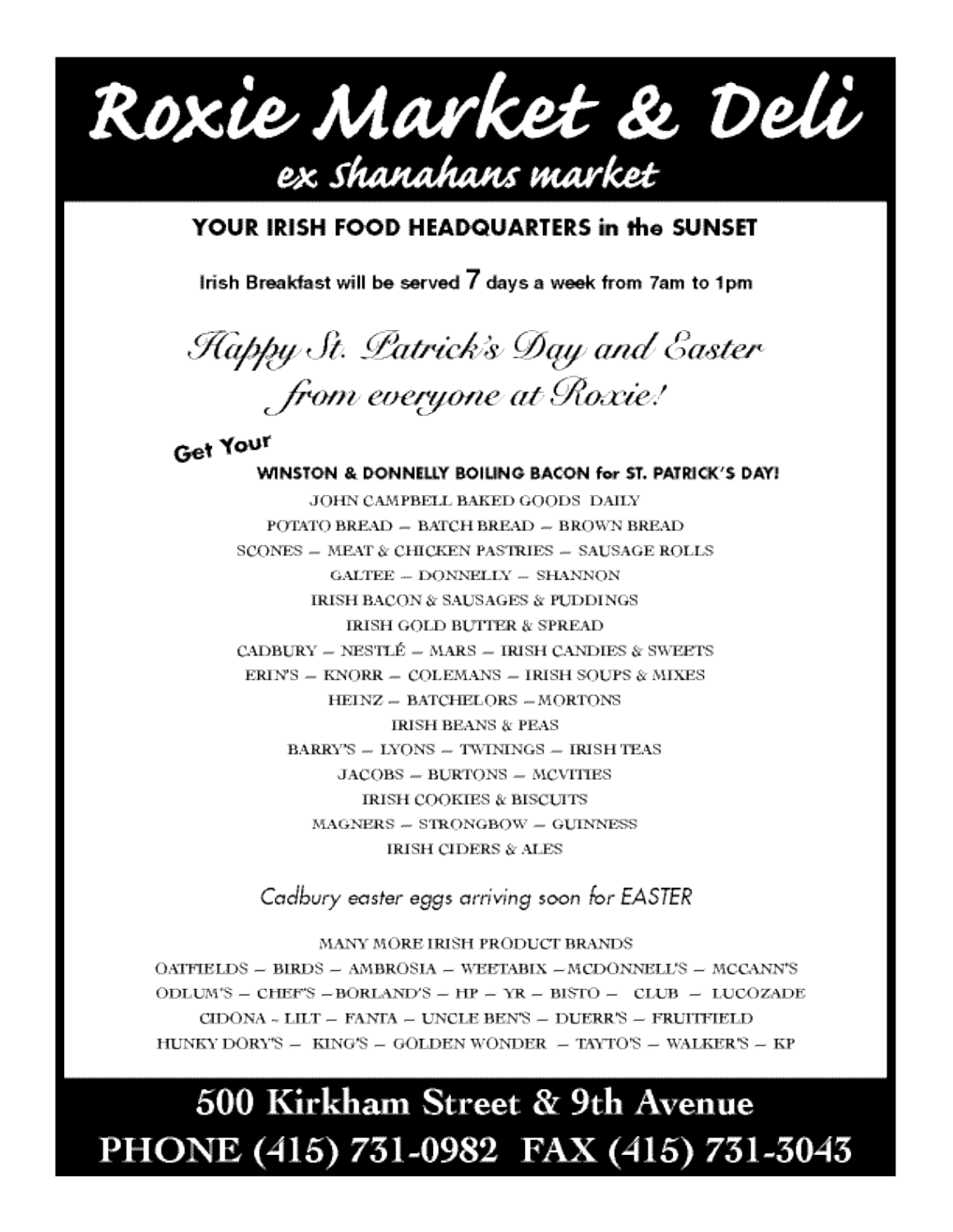| RENEW - Subscribe 2006<br>UICC BULLETIN                                                                                                                                                                                                                                                                                                                                                                                                                                                                                                                                                                                                                                                                                                                                                                                                                                                                         |                  |  |                          |
|-----------------------------------------------------------------------------------------------------------------------------------------------------------------------------------------------------------------------------------------------------------------------------------------------------------------------------------------------------------------------------------------------------------------------------------------------------------------------------------------------------------------------------------------------------------------------------------------------------------------------------------------------------------------------------------------------------------------------------------------------------------------------------------------------------------------------------------------------------------------------------------------------------------------|------------------|--|--------------------------|
| $\square$ NEW                                                                                                                                                                                                                                                                                                                                                                                                                                                                                                                                                                                                                                                                                                                                                                                                                                                                                                   | <b>O RENEWAL</b> |  | $\Box$ Change of address |
| TO CONTINUE TO RECEIVE THE UICC BULLETIN for 2006 PLEASE FILL OUT<br>AND RETURN THIS FORM ALONG WITH A CHECK IN THE AMOUNT OF \$20.00.                                                                                                                                                                                                                                                                                                                                                                                                                                                                                                                                                                                                                                                                                                                                                                          |                  |  |                          |
| Your subscription period is January 2006 through December 2006.<br>Due to the cost of handling the bulletin subscription list your subscriptions cannot be prorated.<br>NAME And the contract of the contract of the contract of the contract of the contract of the contract of the contract of the contract of the contract of the contract of the contract of the contract of the contract of the c                                                                                                                                                                                                                                                                                                                                                                                                                                                                                                          |                  |  |                          |
|                                                                                                                                                                                                                                                                                                                                                                                                                                                                                                                                                                                                                                                                                                                                                                                                                                                                                                                 |                  |  |                          |
|                                                                                                                                                                                                                                                                                                                                                                                                                                                                                                                                                                                                                                                                                                                                                                                                                                                                                                                 |                  |  |                          |
|                                                                                                                                                                                                                                                                                                                                                                                                                                                                                                                                                                                                                                                                                                                                                                                                                                                                                                                 |                  |  |                          |
|                                                                                                                                                                                                                                                                                                                                                                                                                                                                                                                                                                                                                                                                                                                                                                                                                                                                                                                 |                  |  |                          |
| MAIL TO: United Irish Cultural Center Att: Maureen Hickey/Mitzi Samson<br>2700 - 45th Avenue<br>San Francisco, CA 94116                                                                                                                                                                                                                                                                                                                                                                                                                                                                                                                                                                                                                                                                                                                                                                                         |                  |  |                          |
| <b>VOLUNTEERS NEEDED</b><br><b>UICC LIBRARY</b><br>- Once a month on Saturday<br>Thurs. ~ Fri. ~ Sat.<br>- The fifth Saturday of January, April, July, October<br>1:30 pm ~ 4:30 pm<br>- On call for Thursday, Friday, Saturday<br><b>BOOK PROGRAM</b><br>Do you like to talk about books you have read?<br>A program will be starting at the Center to meet with others to talk about the books (fiction/non-<br>fiction) read during the past month or year. Coffee and tea and old country bread will be served.<br>If you would like to volunteer or join the book program call Joan at a phone number listed below<br>or cut off the section below and mail to:<br>United Irish Cultural Center, Att: Joan Manini, 2700 - 45th Avenue, San Francisco, CA 94II6<br>Joan Manini: 650-348-0786 (Home) 415-661-2798 (The Library)<br>Lam interested in being a volunteer docum and interested in the book club |                  |  |                          |
| Name                                                                                                                                                                                                                                                                                                                                                                                                                                                                                                                                                                                                                                                                                                                                                                                                                                                                                                            |                  |  |                          |
| Phone 2008 2009 2010 2020 2020 2020 2021 2022 2021 2021 2022 2021 2022 2022 2021 2021 2021 2022 2021 2021 2021                                                                                                                                                                                                                                                                                                                                                                                                                                                                                                                                                                                                                                                                                                                                                                                                  |                  |  |                          |
|                                                                                                                                                                                                                                                                                                                                                                                                                                                                                                                                                                                                                                                                                                                                                                                                                                                                                                                 |                  |  |                          |